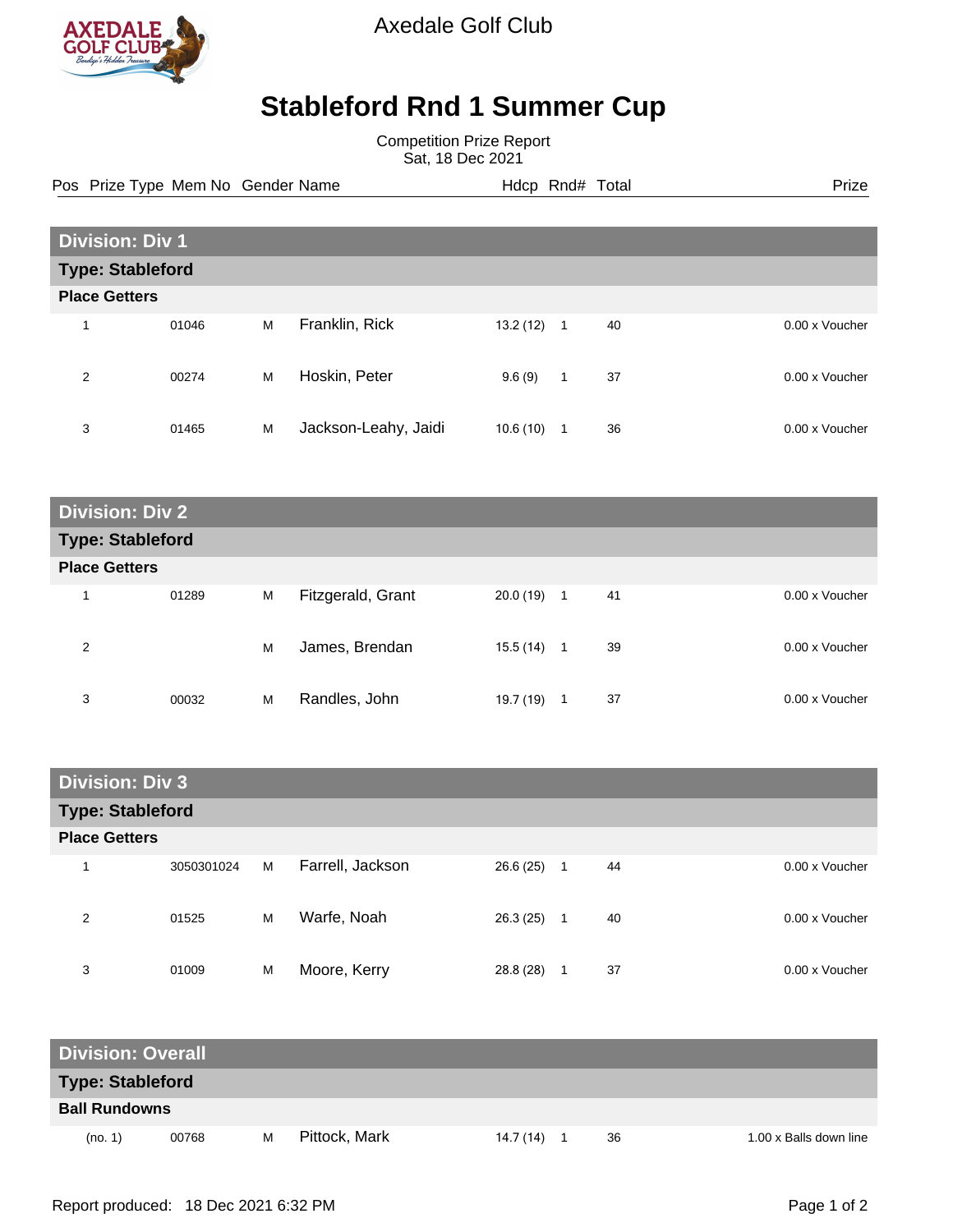| Prize                  |    |                | Hdcp Rnd# Total |                   |   |       | Pos Prize Type Mem No Gender Name |  |
|------------------------|----|----------------|-----------------|-------------------|---|-------|-----------------------------------|--|
| 1.00 x Balls down line | 36 | $\overline{1}$ | 12.6(12)        | Connelly, Rod     | M | 01216 | (no. 2)                           |  |
| 1.00 x Balls down line | 36 | $\overline{1}$ | 16.4(15)        | Hocking, Darren   | M | 00339 | (no. 3)                           |  |
| 1.00 x Balls down line | 36 | $\overline{1}$ | 17.1(16)        | McGibbon, Russell | M | 00984 | (no. 4)                           |  |
| 1.00 x Balls down line | 35 | $\mathbf{1}$   | 15.4(14)        | Brooks, Phillip   | M | 00655 | (no. 5)                           |  |
| 1.00 x Balls down line | 35 | $\overline{1}$ | 15.7 (15)       | Higgins, Denis    | M | 00923 | (no. 6)                           |  |
| 1.00 x Balls down line | 35 | $\overline{1}$ | 21.3(20)        | Kerr, Geoff       | M | 00068 | (no. 7)                           |  |
| 1.00 x Balls down line | 35 | $\mathbf{1}$   | 13.8(13)        | Kettle, Max       | M | 00572 | (no. 8)                           |  |